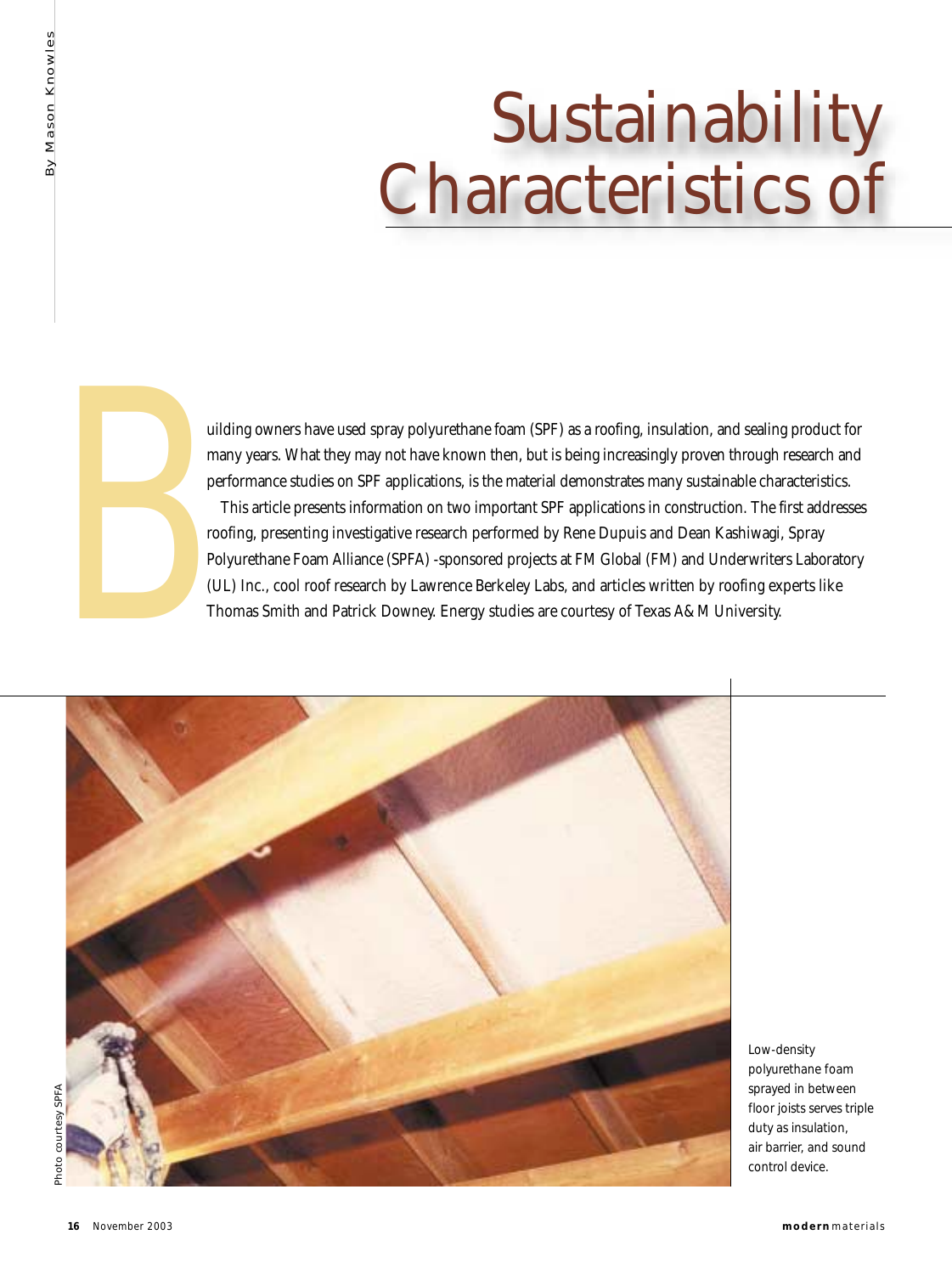# 't Roofin Insulation

The second section addresses building interior applications. This section includes research by Mark Bomberg, W.C. Brown, Robert Alumbaugh, M.K. Kumaran, N.V. Schwartz, Anthony Woods, and others, in addition to SPFA-sponsored projects with the National Association of Home Builders (NAHB) research center and Oak Ridge National Laboratories (ORNL), and field investigations by private companies.

#### Roofing

Between 1983 and 1996, Dean Kashiwagi surveyed and documented the performance of more than 1600 SPF roofing systems. In 1998, Rene Dupuis published results of his inspection and evaluation of more than 160 SPF roofing systems in six different climates of the United States. The surveys conducted by Dupuis and Kashiwagi are very similar in their conclusions: SPF roofing systems are highly sustainable.

In Kashiwagi's 1996 report, the oldest performing SPF roofs were more than 26 years old. Of the roofs he surveyed, 97.6 percent did not leak and 93 percent had less than one-percent deterioration pretty good statistics considering 55 percent of those roofs were never maintained. Kashiwagi and Dupuis also noted the physical properties of SPF did not diminish over time, and more than 70 percent of the roofs were applied over existing roofing systems.

#### Energy savings

Many large companies and institutions have documented energy savings from the use of SPF roofing systems. Texas A&M

calculated the energy consumption of their buildings before and after the application of such systems. After studying more than 743,224 m2 (8 million sf) of roofing, they concluded the energy savings paid for the cost of SPF retrofits within three to four years.

How do spray polyurethane foam roofs deliver such dramatic results?

Black-surfaced roofs have measured peak temperatures up to 87.8 C on a 32-C day (190 F on a 90-F day). If the interior temperature is maintained at 25.6 C (78 F), the resulting temperature difference is 44 C (112 F). Fasteners alone can reduce the effective insulation value between 1.5–31.5 percent, depending on the number and type.

On a hot summer day, typical dark-colored membranes absorb radiant heat. The roof's surface temperature rises. Thermal bridges, such as fasteners and gaps in insulation boards, transport heat into the building.

Spray polyurethane foam reduces energy costs because it:

- •is applied above the roof deck;
- •eliminates thermal bridging by providing a continuous layer of insulation over existing thermal bridges in the roof deck and/or assembly;
- •has a very high aged R-value of between six to seven (per inch); and
- •is typically coated with light-colored, reflective coatings.

#### Durability

Performance studies and research suggest SPF roofing systems can last 30 or more years. Additionally, they require low maintenance, resist leaks caused by hail and wind-driven debris, resist high wind blow-off, can add

structural strength, and minimize moisture damage within the building envelope. ORNL reports:

The principal causes of premature roof failure are moisture intrusion and lack of wind resistance. Moisture in roofing systems leads to dripping, accelerated failure of the insulation and membrane, structure deterioration, depreciation of assets, and poor thermal performance. Similarly, the loss of a roof during a major windstorm not only causes structural damage, but also exposes building contents to the elements. The insurance industry identifies roofing as the primary contributor to disaster-related insured losses.

SPF roofing limits moisture intrusion because of its 90-percent closed-cell properties. Damage to the system typically does not cause leaks into the building, and moisture intrusion is isolated to the areas of damaged foam cells. As reported by Dr. Dupuis: "One unique aspect of SPF roofs... is they are not in immediate danger of leaking, providing the penetration does not extend all the way through the foam."

SPF roofing systems have exceptional wind uplift resistance. Field observations of SPF performance during hurricanes Allen, Hugo, and Andrew led the industry to conduct laboratory testing of SPF systems at Underwriters Laboratories and FM Global. Imagine UL's surprise when SPF's wind uplift resistance actually exceeded the capacity of their equipment. UL also observed SPF roofs applied over a built-up roof (BUR) and metal increased the wind uplift resistance of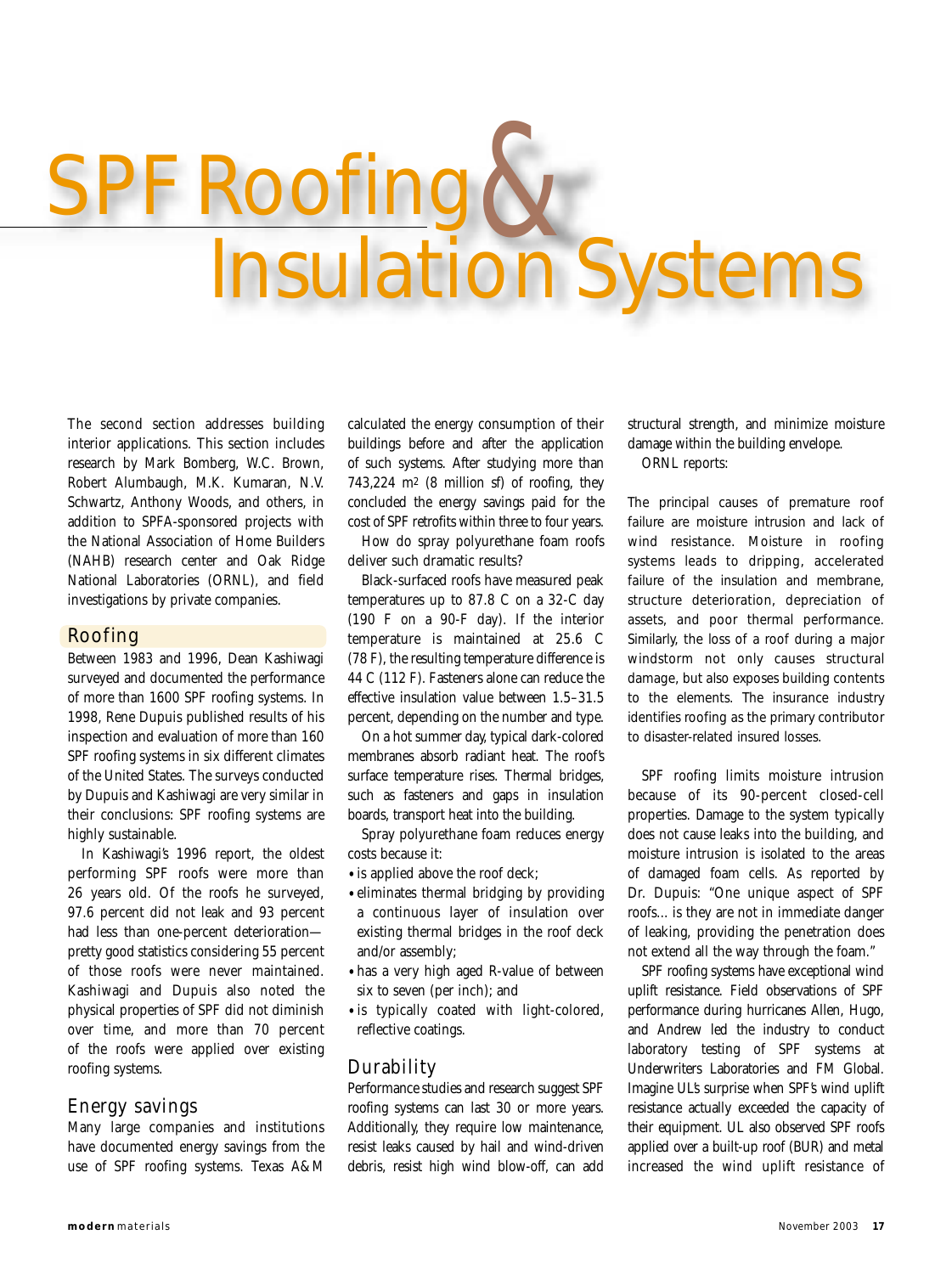

those roof coverings. FM's testing showed similar results for concrete, metal, and wood.

According to Dupuis and other industry experts, SPF is a very good impact-absorbing material. Hail and wind-driven missiles rarely cause leaks in an SPF roof. Any damage can typically be repaired at a later date without compromising the long-term performance of the system.

One of the most famous examples is the New Orleans Superdome. A severe hailstorm damaged areas of the SPF roof in 1978, and the city debated for the next 10 years on how best to execute repairs. Finally, in 1992, the roof was repaired and re-coated. Despite such a long time before repairs were finally carried out, the roof never leaked from the hail damage. (In truth, some leaks were reported, but those were caused by bullets fired at the roof during Mardi Gras.)

ORNL also reports the need for multiple roofs makes roofing one of the largest contributors of solid waste. According to the National Roofing Contractors Association's (NRCA's) 1999 survey, more than 68.5 percent of the \$11.3-billion, low-slope re-roofing market includes the tear-off and replacement of existing roof membranes.

SPF roofing systems display excellent adhesion to a variety of substrates, including BUR, modified bitumen (mod-bit), concrete, wood, asphalt shingles, clay tile, and metal. Since it adds little weight, and can be applied in various thicknesses to add slope and fill in low areas, SPF roofing systems are often used as a re-cover for existing roofs without tear-off. As such, SPF installed over existing roof coverings greatly reduces the amount of construction debris sent to landfill.

#### To top it off

SPF roofing systems demonstrate significant sustainable characteristics: they have a long life, are renewable, save energy, add durability to buildings and control moisture in them, and contribute very little to the waste stream.

#### Insulation and air barrier systems

Environmental control within a building envelope depends on stable interactions between heat, air, and moisture transports. To control these factors, one must have effective air barriers, rainscreens, weather barriers, and thermal insulation of a continuous nature so gaps do not Sealant foams are used to caulk around windows, doors, sill plates, and other locations to seal against unwanted air infiltration/exfiltration.

compromise the designed climate control. The durability of a material in a building envelope depends on the outdoor and indoor climate, type of construction, and conditions of service. A small change in one of these variables may result in material failure during the first year, or flawless performance for 40.

The use of SPF systems can significantly affect the durability and climate control of a building. Three forms are typically employed within the building envelope: high-density (24 kg/m3 to 32 kg/m3 [1.5 pcf to 2 pcf]), low-density (less than 8 kg/m3 [0.5 pcf]), and sealant foams. High-density SPF is used when strength, and high moisture resistance and insulating values are desired, while low-density is used when insulation, air barrier, and sound control are desired. Sealant foams are used to caulk around windows, doors, sill plates, and other locations to seal against unwanted air infiltration/exfiltration.

#### R-value

SPF's aged R-value varies depending on the formulation, blowing agent used, and application. Aged R-values of SPF used in insulation and roofing applications with a density ranging from 24 kg/m3 to 48 kg/m3 (1.5 pcf to 3 pcf) typically ranges between 6 and 7.5 per 25 mm (1 in.). Factors affecting R-value include: application thickness (the thicker the foam, the better the aged R-value), substrate, and covering systems used (the lower the perm-rated covering and substrate, the higher the aged R-value). Low-density (8 kg/m3 [0.5 pcf]), open-celled SPF typically has a stable aged R-value ranging from 3.4 to 3.6 per 25 mm (1 in.).

In 1997, ORNL performed whole- and clear-wall testing of SPF between metal stud walls. High-density, 19-mm (0.75-in.) SPF was applied between the studs, with an additional 13 mm (0.5 in.) applied on top. Results confirm SPF greatly reduces the thermal bridging effect of metal studs.

By controlling moisture infiltration, SPF also provides greater durability to buildings. The number one cause of building deterioration is moisture within the building envelope. Many buildings' performance in hurricanes and other catastrophic events are adversely affected by moisture damage.

#### Structural strength

SPF can add structural strength to buildings. Testing conducted by the National Association of Home Builders' (NAHB's) research center shows SPF insulation between wood- and steel-stud wall panels increases rack and shear by a factor of two to three when sprayed onto gypsum wallboard and vinyl siding, and increases racking strength by 50 percent when sprayed onto oriented strandboard (OSB). "During a design racking event, such as a hurricane," concludes NAHB, "there would be less permanent deformation of wall elements and possibly less damage to a structure braced with SPF-filled walls."

SPF provides better climate and moisture control by:

- •providing a continuous air barrier;
- •preventing moisture infiltration through air leakage;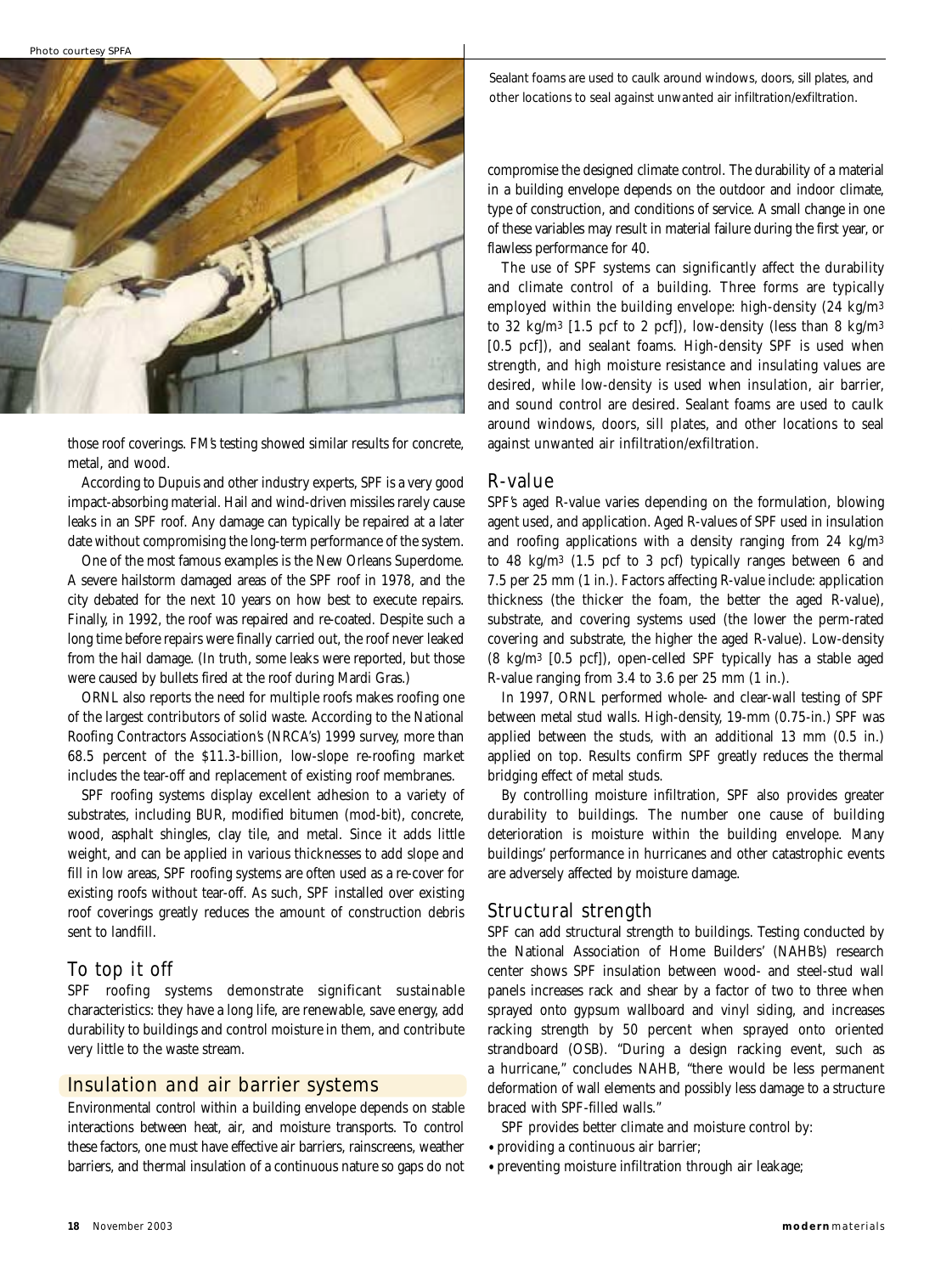## Selecting a Roofing Contractor

The roofing industry typically spends a great deal of effort<br>
educating the consumer on selecting and specifying a roofing system and/or product. This is understandable, considering the various systems on the market, climatic requirements of particular jobs, design detailing, and so forth. Unfortunately, not nearly as much effort is employed in the selection of the roofing contractor the one who is going to be installing the product/system the project team worked so hard to select.

Most roofing experts agree the most important factor in the success of a roofing project is contractor performance. However, the system selection process often unintentionally eliminates many exceptional contractors from bidding on a project—the contractor may not apply the system specified, or the specification is written in a way preventing him from being considered. (For example, many architects specify a particular type—even a particular brand of roofing system. The best contractor may not be familiar with that system, and will get left out of the bidding process.)

Perhaps this traditional roofing process should be turned on its head. If the project team first went after the roofing contractor, then decided on the system, product, and specification, the selection process would allow all contractors to bid on a project and offer their best solution for the job.

### Contractor evaluation and selection procedure

#### Step 1

Contact various roofing system manufacturers and ask for a list of their best contractors in your area. Should the manufacturer only provide you with two names, keep them handy. He probably has a good reason to limit his recommendations, and you do not want to miss out on a potentially great contractor.

#### Step 2

Contact trade associations and ask for a list of contractors in your area. When the organization provides certification or accreditation courses, ask for their list of participating contractors.

#### Step 3

Ask your associates and friends for recommendations. (Note: be sure to compare apples to apples. Hiring a great residential roofing contractor to perform a large commercial project may not be in your best interests.)

#### Step 4

Interview the companies. Some helpful questions include:

- What type of roof systems do you apply (built-up roof [BUR], single-ply, spray polyurethane foam [SPF], metal, shingles, etc.)? How long have you applied these systems? What is your specialty? What is your preference for my type of roof?
- What markets do you service most often (*i.e.,* residential, small/large commercial, public, industrial, etc.)? What regions or areas do you cover? Do you have offices or personnel in those regions? Have you ever declared bankruptcy as this

company or under another name? If so, what were the conditions?

- Who will perform the work? How are they trained? What certifications, approvals, licenses, or awards does your company have? How does your company address site safety and regulatory compliance? With what organizations is your company affiliated?
- What is the oldest and average roof application? What is the average length of a roof project? What factors contribute to the cost of the roof? Provide examples of relative project costs.
- How soon can you schedule work after the signed contract? What warranties are available? Do you provide maintenance service (including inspections)? How do you handle complaints or callbacks? What are your quality assurance measures? What outside verification of quality can you provide?

#### Step 5

Rank the companies after evaluating the responses. (Bad answers include poor communications before, during, and after the contract was signed, vague descriptions of the type of work in which the company specializes, non-specific warranties or call-back procedures, short referrals list, no quality assurance procedures, no affiliations with trade groups, or no job safety plan or training.)

#### Step 6

Obtain a list of references from each company.

#### Step 7

Develop a short-list based on the rankings and contact references. (It is usually unnecessary to contact all references just enough to get a good understanding of the companies' reputations.) A few helpful questions include:

- Are you pleased with the roofing contractor's performance? Is he reliable, informative, helpful, and on time? Were there any misunderstandings?
- How long did the job take to complete? Was the site kept neat and orderly?
- Is the roof a good value for the money spent? How old is the roof? Has it ever leaked? How quickly did the contractor respond to your concerns? What type of maintenance is required?

(Bad answers include things like the job was a mess, the roof leaked and the contractor would not come back to fix it, no maintenance plan or schedule was discussed or implemented, or the contractor oversold potential benefits.)

#### Step 8

Rank your short-list of contractors based on the information received.

#### Step 9

Evaluate systems and products used by the contractors on your short list. Contractors prefer using roofing systems and products with which they are familiar and have had the most success. Persuading a contractor to use an unfamiliar system invites disappointment.

All the information you collect not only assists in selecting the contractor, but also in negotiations with the final candidate.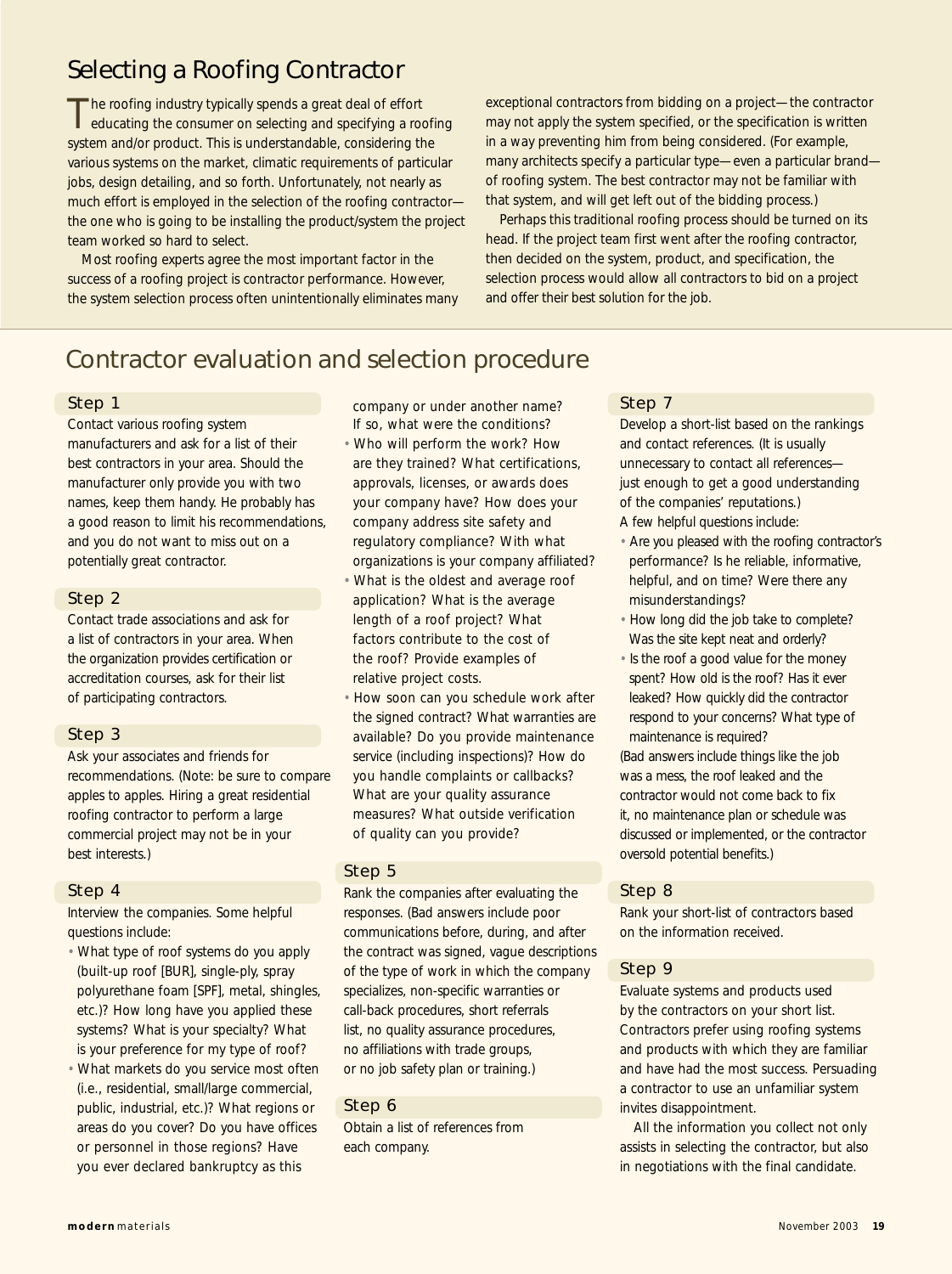

SPF reduces thermal bridges in the building envelope, thereby maintaining more consistent climatic levels as set by building occupants.

- •minimizing dew point problems and condensation;
- •avoiding thermal bridging;
- •resisting heat movement in all directions; and

•providing reliable performance under varying climatic conditions. Better climate and moisture control saves energy, makes a building more comfortable, and reduces deterioration, thereby extending the life of a structure. SPF's climate control ability enables a downsizing of the heating and cooling equipment required for a building, further reducing energy use and upfront costs. Sideby-side energy efficiency comparisons have shown up to 40-percent energy savings by using SPF over commonly specified insulation materials. The use of high-density SPF within a building can add significant structural strength, minimizing damage from movement and racking events.

#### Ozone depletion and global warming

Some groups still consider sprayed polyurethane foam harmful to the environment because of the blowing agents used in the higherdensity formulations. The following should set the record straight.

Before 1992, most high-density SPF used CFC-11 as the main blowing agent (a chlorofluorocarbon). From 1992 onward, HCFC-141b (a hydrochlorofluorocarbon) was the blowing agent of choice. (HCFC-141b will be phased out in the next couple of years. The most likely replacement candidates include blends of HFC-245fa [a hydrofluorocarbon], pentane, or water.)

HCFCs and HFCs are considered environmentally superior to CFCs because they are essentially destroyed in the lowest region of the atmosphere. HFCs do not contain chlorine and have no ozone depletion potential (ODP). While HCFCs contain chlorine, only a small percentage can affect the ozone layer because most of the HCFCs released at ground level are destroyed in the lower atmosphere before they reach the stratospheric ozone layer.

The global warming potential (GWP) of a material is calculated by its total environmental warming impact (TEWI). The TEWI of a material is the total effect of the combination of direct (chemical) emissions and indirect (energy-related) emissions on global warming. In the case of insulation systems, the direct effect equals total greenhouse gases released into the atmosphere. The indirect effect is calculated by estimating the equivalent carbon dioxide  $(CO<sub>2</sub>)$  emissions based on how long the system remains in place before replacement, along with the total amount of fuel consumed. With the world's dependence on fossil fuels for primary energy needs, and the predominant contribution of  $CO<sub>2</sub>$  to global warming, energy efficiency is crucial.

Carbon dioxide contributed 55 percent of the greenhouse gases affecting global warming between 1980 and 1990. CFC blowing agents contributed 17 percent of greenhouse gases during the same period. Replacing CFC blowing agents in foam insulation with HCFCs reduced SPF's GWP by 92 percent. SPF's exceptional insulative quality reduces the amount of  $CO<sub>2</sub>$ -producing fossil fuels one has to burn for heating and cooling purposes.

The GWP of a gas is calculated from its energy-absorbing properties over a specified length of time. The longer it takes for a gas to be purged from the atmosphere, the worse its GWP. It takes more than 500 years for  $CO<sub>2</sub>$  emissions to be purged from the atmosphere. Even after 500 years, 19 percent of  $CO<sub>2</sub>$  survives to propagate global warming. Most HCFC-141b and HFC-245fa blowing agents leave the atmosphere within 10 years.

While most roofs are replaced within 15 years, wall insulation systems typically remain in place until a building is remodeled or demolished. The longer the insulation system remains in place, the more reduction in global warming. SPF roofing systems are generally not replaced, thereby increasing their effectiveness at reducing global warming. Employed in insulation systems, SPF's ability to provide effective air barriers and control moisture increases its effectiveness at reducing global warming.